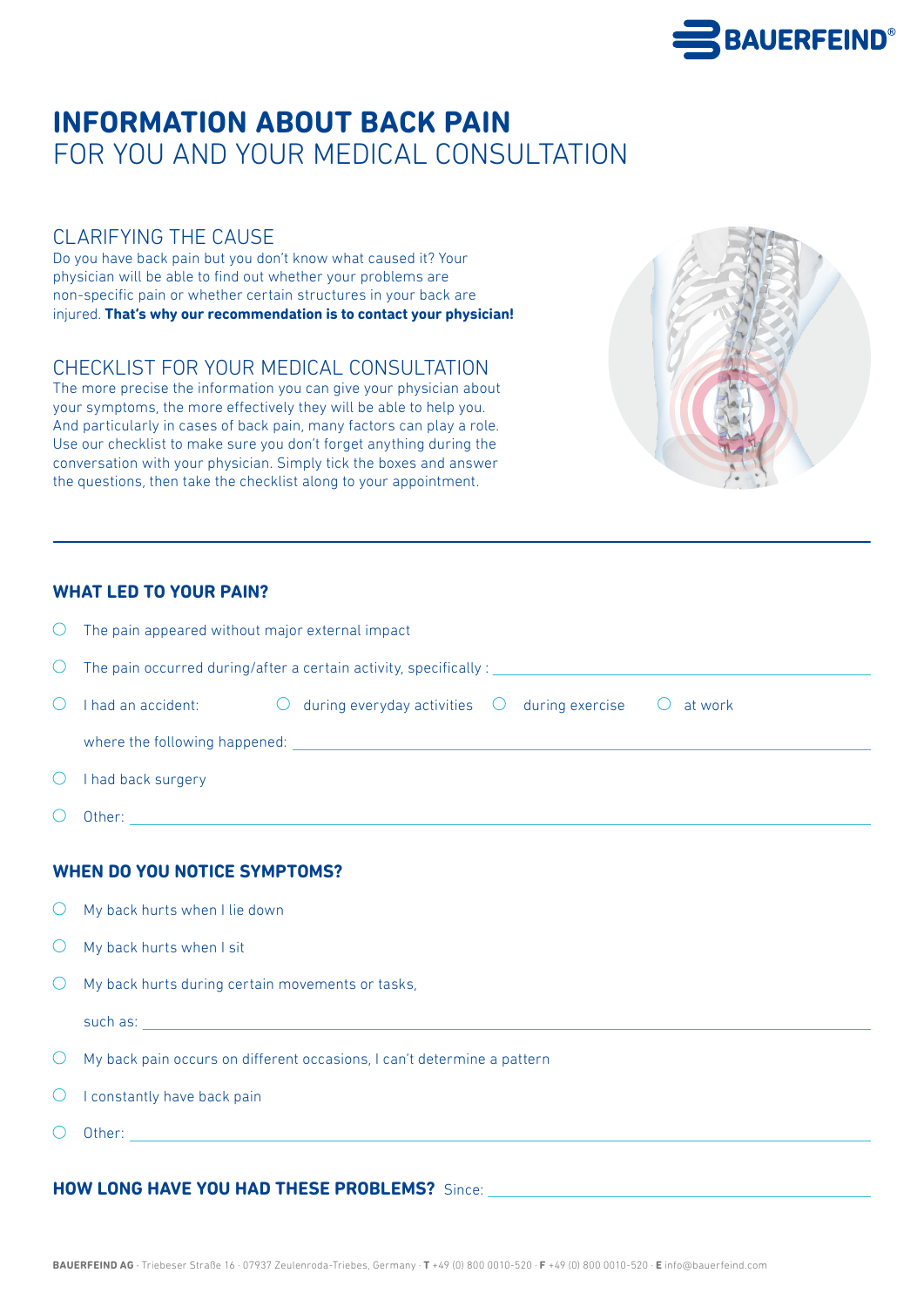#### **WHERE IS THE PAIN LOCATED?**

| $\left( \right)$                            | In the upper part of the back                  |                                             | It radiates into my legs as far as              |  |  |  |
|---------------------------------------------|------------------------------------------------|---------------------------------------------|-------------------------------------------------|--|--|--|
| $\bigcirc$                                  | Mainly in the neck and shoulder area           | $\cup$                                      | In a different place, specifically              |  |  |  |
| $\left(\right)$                             | Along the spine                                | $\left(\begin{array}{c} \end{array}\right)$ | I can't describe it precisely                   |  |  |  |
| $\left( \right)$                            | In the lower part of the back                  |                                             |                                                 |  |  |  |
| HOW WOULD YOU DESCRIBE YOUR WORK SITUATION? |                                                |                                             |                                                 |  |  |  |
| $\left( \right)$                            | I mainly work sitting down                     |                                             | My body is subjected to a lot of strain at work |  |  |  |
| $\left( \right)$                            | mainly work standing up                        |                                             | often have to adopt an unfavorable posture      |  |  |  |
| $\left( \right)$                            | My work involves a lot of repetitive movements |                                             | I move in different ways                        |  |  |  |
| $\bigcirc$                                  | I frequently lift heavy objects                |                                             |                                                 |  |  |  |

#### **WHAT IS YOUR EVERYDAY LIFE AND YOUR SPARE TIME GENERALLY LIKE?**

| $\bigcirc$ <b>lam moderately active</b> (e.g. using a bicycle instead of the bus, hobbies such as gardening or DIY) |  |
|---------------------------------------------------------------------------------------------------------------------|--|
|---------------------------------------------------------------------------------------------------------------------|--|

 $\bigcirc$  I exercise moderately, specifically

|  | I exercise intensively, specifically |
|--|--------------------------------------|
|  |                                      |
|  |                                      |

 $\bigcirc$  I am not very active (e.g. sitting on the couch instead of going for a walk)

#### **ARE YOU**

 $\overline{O}$  a smoker?  $\overline{O}$  overweight?  $\overline{O}$  chronically ill?

#### **WHICH STATEMENTS APPLY TO YOU?**

- My diary is often full and I have little time for breaks  $\bigcirc$
- $\circ$  I have little time for myself alongside work, family, the household, and other duties
- $\bigcirc$  I'm often stressed and pressed for time
- $\circ$  I have trouble switching off in the evenings
- $\bigcirc$  I'm worried about certain circumstances in my life (e.g. family or financial trouble)
- $\bigcirc$  My works causes more stress than joy
- $\circ$  I often have the feeling that I can't accomplish everything I or others expect of me
- $\bigcirc$ I have trouble finding balance in stressful times (e.g. by doing yoga or relaxation exercises)
- $\bigcirc$ I'm often too tired or exhausted to meet friends